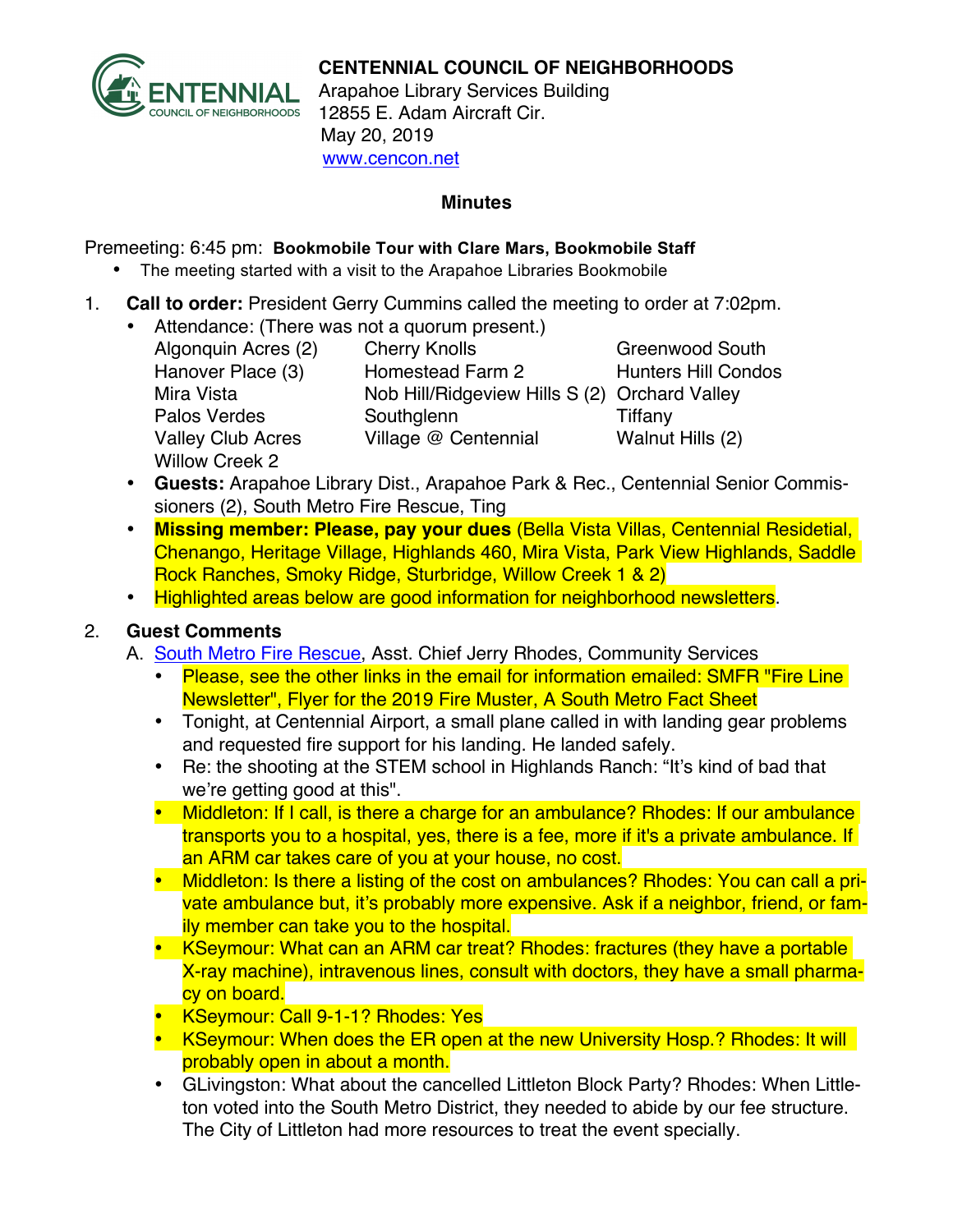- B. [Arapahoe Park & Rec. District,](http://www.aprd.org) Delos Searle, Asst. District Manager
	- Lookout Pool will open this weekend. A lot of work has happened at the pool. The District has installed new shade structures, reglazed the pool, painted, installed a new windscreen around the fencing, and replaced deck drains.
	- The Board is looking for funding assistance to add a stair platform with a placard listing the Front Range mountains.
	- Stanford Hills Open Space is also working on grants to build trails to connect neighborhoods to Eaglecrest HS.
	- APRD is planning a new park space for the Copper Leaf neighborhood north of Quincy Ave.
	- When Delos returns in Sept., he'll give a presentation for a possible mill levy increase the District may approve for the Nov. ballot. The expenses keep rising. There will be a special meeting on the subject for the District on June 6 at Trails Rec. Center. (*Andrea: Delos did not get back to me with the particulars. Please, check their website.*)
	- Cummins: How can a neighborhood join a rec. district? Searle: First the neighborhood must have an election to see if a majority of the homeowners are in agreement and then they must petition the district. The board decides if they want to include them. A neighborhood cannot be levying any fees that would cover the same services as the district they want to join.

#### C. [Arapahoe Library District](http://www.arapahoelibraries.org/), Talia Abdullah, Manager of Koelbel Library

- Choose your library adventure! Online pre-registration for [Summer](https://arapahoe.readingrecord.net/register.php?progId=1&_ga=2.80223888.643096008.1559102430-1095320226.1551417564) Reading begins Saturday, May 18. Summer Reading, for all ages, takes place June 1–July 28.
	- o Join us for the [Summer](https://arapahoelibraries.bibliocommons.com/events/5ca229430bb8369837ae8bef) Reading Kickoff, Friday, May 31, [Centennial Center](http://www.centennialco.gov/Open-Space-Parks/centennial-center-park.aspx) [Park](http://www.centennialco.gov/Open-Space-Parks/centennial-center-park.aspx) from 5:30–7:30 pm. Dress up and celebrate your favorite characters and fandoms while enjoying bounce houses, face painters and more. Purchase food from one of the food trucks on site. Bring blankets and lawn chairs to listen to a family-friendly concert starring Eric Litwin, a song singing, guitar strumming, *New York Times* best-selling author who brings early literacy and music together.
	- o The Summer Reading program is made possible by grants from the Friends of Arapahoe Libraries.
- [Exploration Pass](https://arapahoelibraries.org/?post_type=&s=Exploration+Pass). Your ticket to adventure! Any Arapahoe Libraries card holder can reserve passes to metro-Denver attractions including the Denver Museum of Nature & Science, Butterfly Pavilion, Wings Over the Rockies Air & Space Museum and more, at no charge.
	- $\circ$  Book passes up to 30 days ahead of time.
	- o Maximum of 2 passes booked at one time.
	- o Each pass covers 2 or more visitors. See pass information for details.
	- o If you need help booking, call 303-LIBRARY (303-542-7279).
- June 11, Meet and Move, Walk to Connect: a walking program that meet on patio at Koelbel Lib. and walks from there. They walk trails or neighborhoods, the point being to connect with others while getting exercise. They walk every other Tues., 9-10:30am, no sign up needed.
- D. [City of Centennia](http://www.centennialco.gov)l
	- City Council was meeting tonight but, Tammy Maurer, District 2, sent an update.  $\circ$  The Mayor & Council keep their eyes out for advocating for local authority at the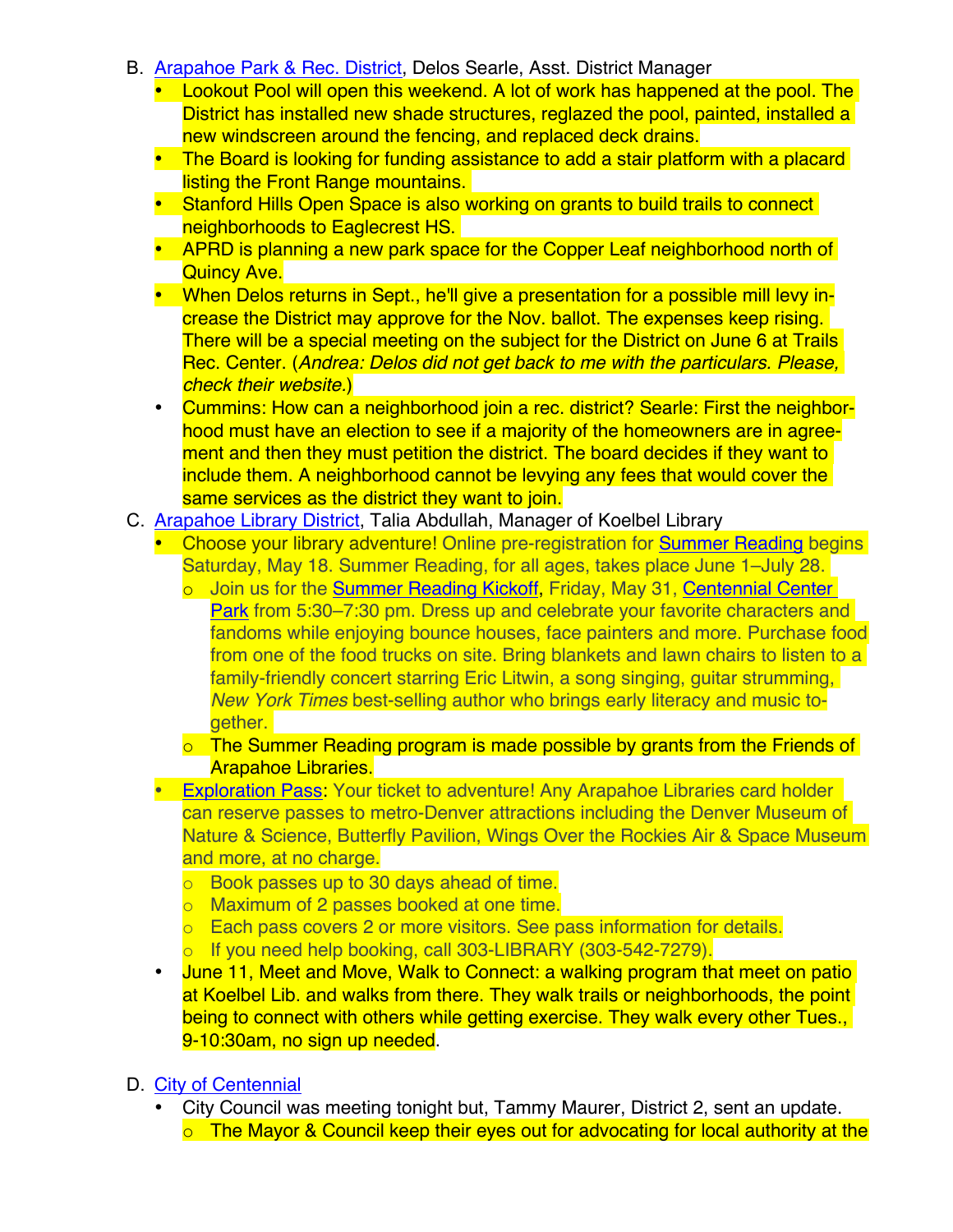State and National level. Some proposed legislative bills are for encompassing and the Centennial is home rule.

- o City Council will be attending the Colorado Municipal League (CML) next month.
- o This is National Public Works Week Please thank your City's Public Works workers.
- o At the City Council meeting tonight, the intergovernmental agreement (IGA) for law enforcement services with Arapahoe County Sheriff's Office (ACSO) will be discussed. This will keep current services in place. The final feasibility study will be presented on June 3 for what it would take for the City to stand up their own police department.
- o RTD Light Rail southeast extension to Lone Tree City Center is now open. Grand Opening was 5/17..
- o Question: Are the neighborhood associations receiving the South Metro Fire Rescue newsletter? If not, contact EinerJensen at [e.jensen@southmetro.org](mailto:e.jensen@southmetro.org)
- o At the DRCOG 2019 Awards Celebration, Cathy Noon received the prestigious John V. Christensen 2019 Award.
- o June 14 will be the City's Summer Kickoff Celebration at Centennial Center Park. (5-8PM)
- o Several Denver Metroplex workshops were held in early May. Several Council members attended. An interactive program showed that the proposed changes will be small for the Centennial Airport flight paths. (*Centennial Airport doesn't agree.*)
- Senior Commissioner Paula Hillman spoke to us.
	- o The Working Group for Energy Efficiency will meet 6/13, 7-8:30pm
	- o An upcoming Active Seniors program: 6/13, Colorful Coloradans in Aerospace History, at Family Fun Center, 2<sup>nd</sup> floor, 2-3pm. More programs can be found on the city website /activeseniors. An event sheet is linked
- E. [Ting,](http://www.ting.com/Centennial) Mark Gotto:
	- Wiring the City is being done in 4 phases: Phases 1 & 2 set up 3 neighborhoods (Willow Creek, Hunters Hill, Walnut Hills) are lit up. Ting is building a new data center and won't light up any more neighborhoods until that center is built. Ting is still wiring neighborhoods but, they'll wait to be lit. They're currently moving into Homestead Farm 1 & Ridgeview Hills S., and SW corner of Homestead in the Willows. Coming up: Nob Hill
	- There's a lot of fiber work going on by several providers.
	- Q: How does the fiber get to the house? Gotto: We put it into the house.
	- Carter: Are you wiring in backyards? Gotto: No, Ting is all done in front.
	- Whether you want it or not, Ting must wire through the front of all properties. There can't be holes in the lines.
	- Black: What's happening at Littleton schools with fiber? Gotto: I don't know.
- 2. **Member Discussion:** The March CenCON meeting generated discussion on the land development process affecting developments in the City. We will continue that conversation and hopefully reach some type of consensus for CenCON to follow. Your input is welcomed.
	- CenCON & HOAs want to hear what happens if there are changes in the agency reviews.(ACSO).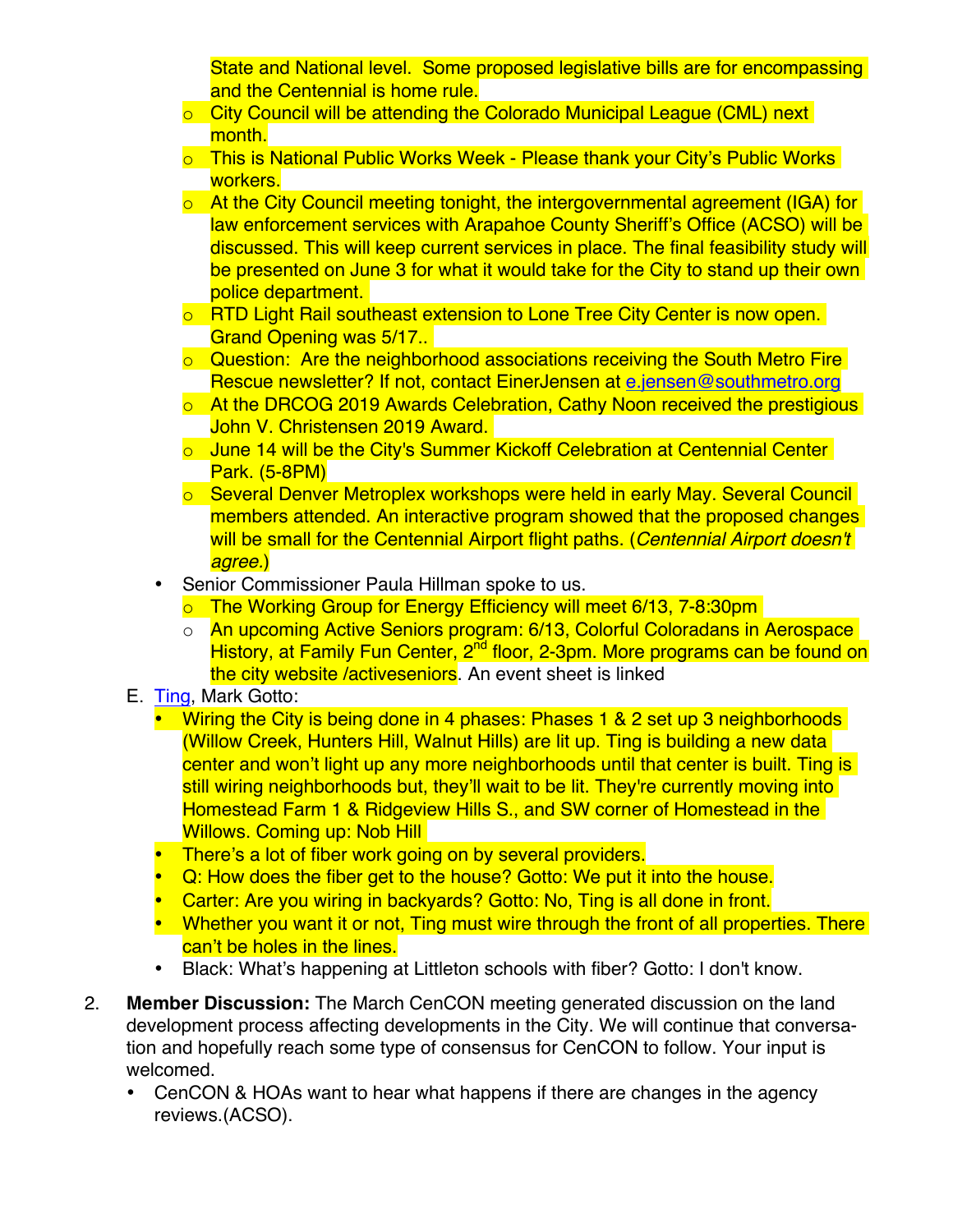- Homeowners want to be heard!
- CenCON needs to show up and testify at P&Z and City Council hearings.
- We need a committee to work on overdevelopment: Spaulding, Suhaka, Carter, Meakins.
- Give us ideas about alarm systems, safety, address something important
- We want follow up when we ask for it.

At this point, we were out of time so the following information is being added to the minutes.

### 3. **CenCON Business**

- A. President's report, Gerry Cummins
	- I attended the Denver Metroplex open house on 5/7..
	- I filed the CenCON annual report with the Secretary of State. CenCON is now good for another year.
	- The Centennial Citizen is has expanded its coverage of the City of Centennial to include the whole City. They are offering an introductory subscription rate of \$20 – 50% off. A subscription form is in the links with these minutes.
- B. 1st Vice President, Nancy Nickless: We are up to 29 paid members.
- C. Secretary, Andrea Suhaka: We couldn't approve the April minutes.
- D. Treasurers' report, Debbie Rasor

| • Balance Forward: | \$2,230.62 |
|--------------------|------------|
| • Deposits:        | 390.00     |
| • Expenses:        | 0.00       |
| • Interest Income: | 0.00       |
| • Ending Balance:  | \$2,620.62 |

- The bank is Wells Fargo.
- E. **Plans**, Rhonda Livingston, 2nd VP (nothing further)
	- Community Meeting May 2, Tues., 6-7 pm, Centennial Civic Center: Applicant is Garage Condos on Racine Cir. which proposes to build office/warehouse buildings on 5.7 acres with associated parking and landscaping.
- 4. Adjourn: The meeting wasn't formally adjourned. We all just vamoosed.

Minutes respectfully submitted by Andrea Suhaka

Please inform Andrea Suhaka at 303-770-0058 or standy@ecentral.com of changes in your CenCON Representative or Association President/Chair.

## **Next meeting – June 24, 2019**

• *Centennial Citizen Newspaper*

The Centennial Citizen newspaper has recently started mailing its newspaper and has extended its journalistic coverage to all of the City of Centennial. The Citizen is offering 50% off the \$40 annual rate at \$20 per year. The link to the Citizen is www.CentennialCitizen.net/CCSave

• **From CAI** (Community Association Institute) The Colorado Legislature passed HB 1212, a bill to extend the current CAM (Community Association Managers) licensing program by one year and ordered DORA (Dept. of Regu-